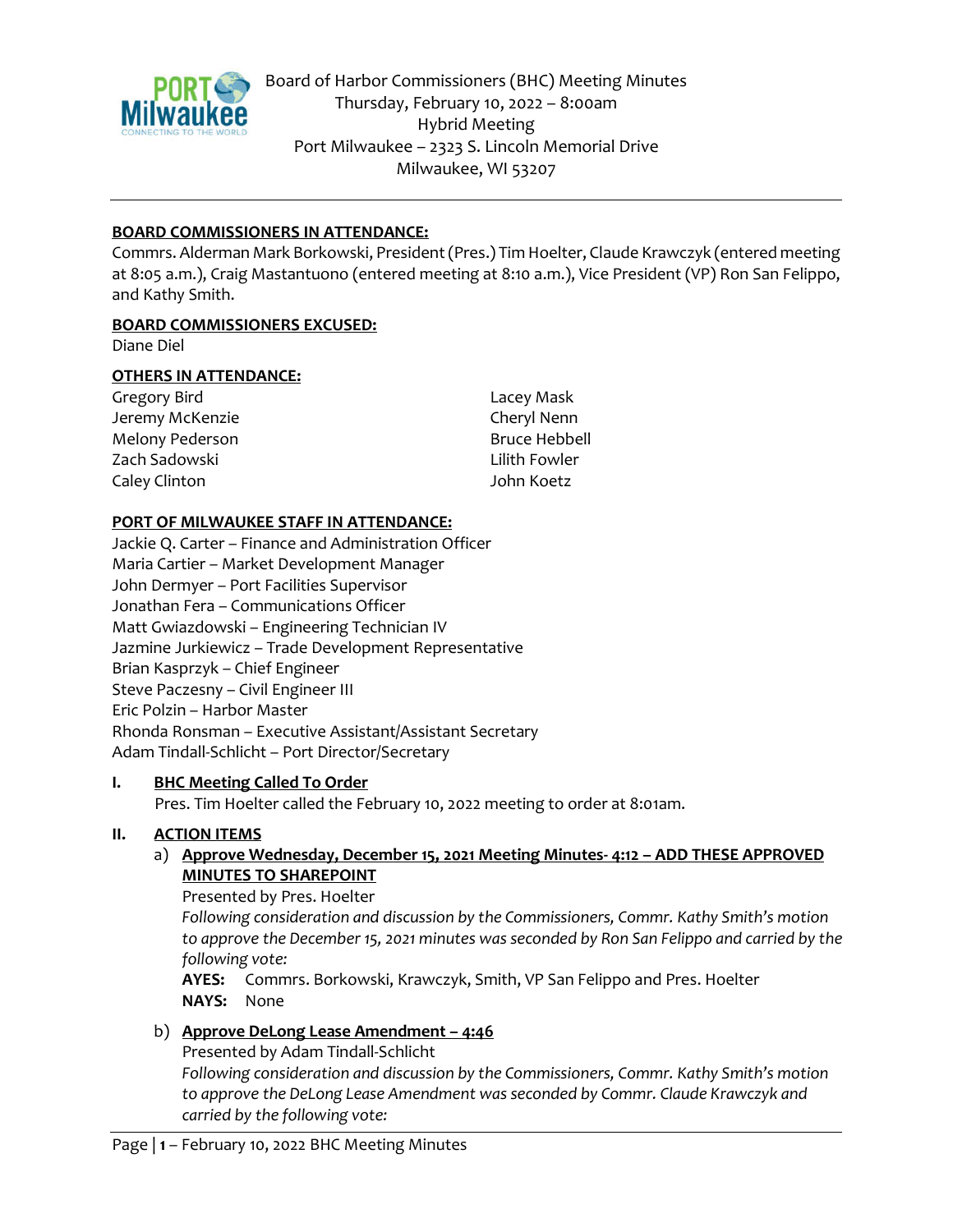**AYES:** Commrs. Borkowski, Krawczyk, Smith, VP San Felippo and Pres. Hoelter **NAYS:** None

# c) **Approve Ad Hoc Employee Disciplinary Appeals Panel Recommendation**

Presented by Jeremy McKenzie

*Following consideration and discussion by the Commissioners, Commr. Kathy Smith's motion to approve the Ad Hoc Employee Disciplinary Appeals Panel Recommendation was seconded by Commr. Claude Krawczyk and carried by the following vote:* 

- **AYES:** Commrs. Borkowski, Krawczyk, Mastantuono, Smith, VP San Felippo and Pres. Hoelter
- **NAYS:** None

# d) **Approve Harbor Assistance Three-Year Statement of Intentions**

Presented by Adam Tindall-Schlicht

*Following consideration and discussion by the Commissioners, Commr. Kathy Smith's motion to approve the Harbor Assistance Three-Year Statement of Intentions was seconded by Commr. Claude Krawczyk and carried by the following vote:* 

**AYES:** Commrs. Borkowski, Krawczyk, Mastantuono, Smith, VP San Felippo and Pres. Hoelter

**NAYS:** None

# e) **Approve Revoking Use and Control of South Urban Park Area Agreement (1987)**

Presented by Adam Tindall-Schlicht

*Following consideration and discussion by the Commissioners, Commr. Claude Krawczyk's motion to approve the Revoking Use and Control of South Urban Park Area Agreement (1987) with the intention of negotiating a new agreement with Milwaukee World Festivals (MWF) was seconded by Commr. Smith and carried by the following vote:* 

- **AYES:** Commrs. Borkowski, Krawczyk, Mastantuono, Smith, VP San Felippo and Pres. Hoelter
- **NAYS:** None

# f) **Approve Discovery World SunVest Solar Panel Project**

Presented by Bryan Wunar, President and CEO of Discovery World *Following consideration and discussion by the Commissioners, Commr. Kathy Smith's motion to approve Discovery World SunVest Solar Panel Project was seconded by VP San Felippo and carried by the following vote:* 

- **AYES:** Commrs. Borkowski, Krawczyk, Mastantuono, Smith, VP San Felippo and Pres. Hoelter
- **NAYS:** None

A formal letter from Port Milwaukee will be shared acknowledging the approval of this project.

# **III. INFORMATIONAL UPDATES**

a) **Annual Presentation from Discovery World**

Presented by Bryan Wunar, President and CEO of Discovery World Mr. Wunar discussed COVID-19 related challenges to Discovery World. According to Mr. Wunar, the safety of the staff, customers and volunteers at Discovery World was taken very seriously during the COVID-19 pandemic; high standard safety protocol measures were implemented. The Discovery World budget was greatly impacted, and Discovery World decreased staff numbers by about 100 in 2021. Discovery World implemented new programs, including those that allowed families to implement STEM learning from home, such as a new video-based tool.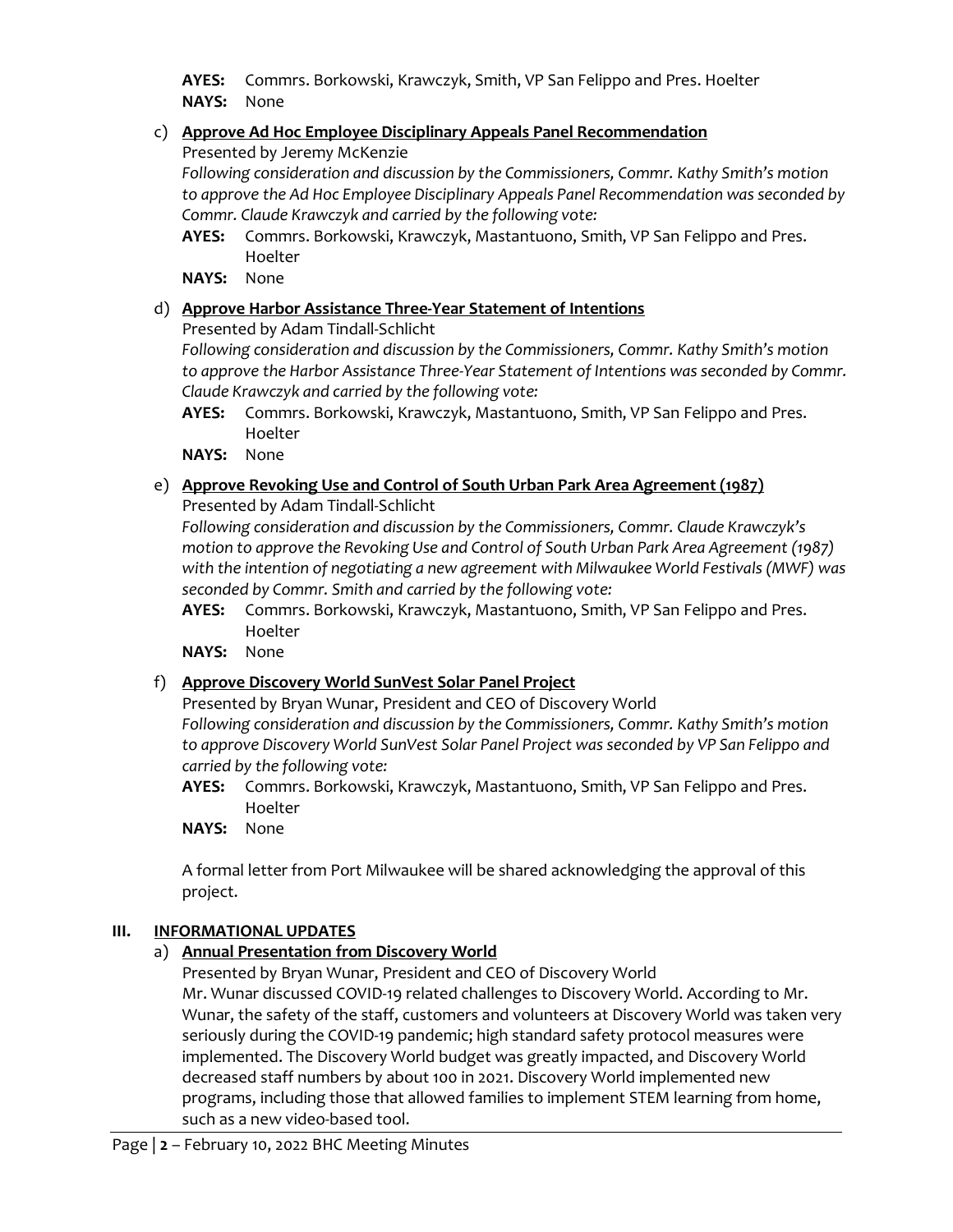In 2019, annual attendance at Discovery World averaged 200 to 300 thousand; in 2021, 80,000 guests visited Discovery World. Private events held at Discovery World are occurring with more frequency in 2022.

The *Denis Sullivan* has not sailed for two consecutive seasons, and Discovery World staff have prioritized vessel maintenance during the interim. A search remains underway for a new captain, and Cmmr. Smith inquired about hiring retired sea captains for the *Denis Sullivan*. Cmmr. Mastantuono inquired about ways in which students visit Discovery World, including community passes, summer camps, and virtual programs.

## b) **Annual Review of 2021 Social Media and Website Metrics**

Presented by Maria Cartier, Market Development Manager Ms. Cartier noted that the City of Milwaukee is in the process of procuring a new social media tool, which will allow the Port to consider public relations analytics more robustly and regularly. The Port has seen a recent uptick in social media "reach" and activity, largely due to content being authored by the Port's new Communications Officer, Jonathan Fera.

## c) **Review of Harbormaster Roles and Responsibilities**

Presented by Adam Tindall-Schlicht, Director

The Port Director provided an overview of local, state and federal responsibilities of the Harbor Master, noting that the Harbor Commission is responsible for appointing the Harbor Master, not the Port Director. The Harbor Master has broad operational and geographic responsibilities concerning vessel activity.

Cmmr. Mastantuono inquired about if the Milwaukee Police Department (MPD) Harbor Patrol could present to the Harbor Commission, and Port Director Tindall-Schlicht confirmed he would schedule the presentation accordingly.

# d) **Update on Komatsu 2021 Oil Spill**

Presented by John Koetz, President of Surface Mining at Komatsu Mr. Koetz provided an update to the Harbor Commission about an accidental oil spilled caused by Komatsu at its National Avenue facility in late 2021. Mr. Koetz noted that Komatsu immediately began response activities in coordination with the Wisconsin Department of Natural Resources (DNR), the National Response Center (NRC), the U.S. Environmental Protection Agency (EPA), and other authorities. As of the today, Mr. Koetz estimated that the Milwaukee Estuary was 95% clear of the Komatsu-related spill.

Komatsu has implemented and reinforced internal protocols since the incident, including increased employee training, deploying new equipment, and increased stakeholder and regulatory communication. Port Director Tindall-Schlicht noted that the Port has equipment and services readily available to aid in on-the-water response scenarios. The Port also hopes to participate in an emergency response roundtable hosted by the Menomonee Valley Partners in the future.

### **IV. PORT MILWAUKEE TRADE DEVELOPMENT REPORT – Maria Cartier, Jazmine Jurkiewicz**

Commercial activity in Milwaukee Harbor (both public and private) was down in Milwaukee Harbor 16% when comparing 2021 to 2020.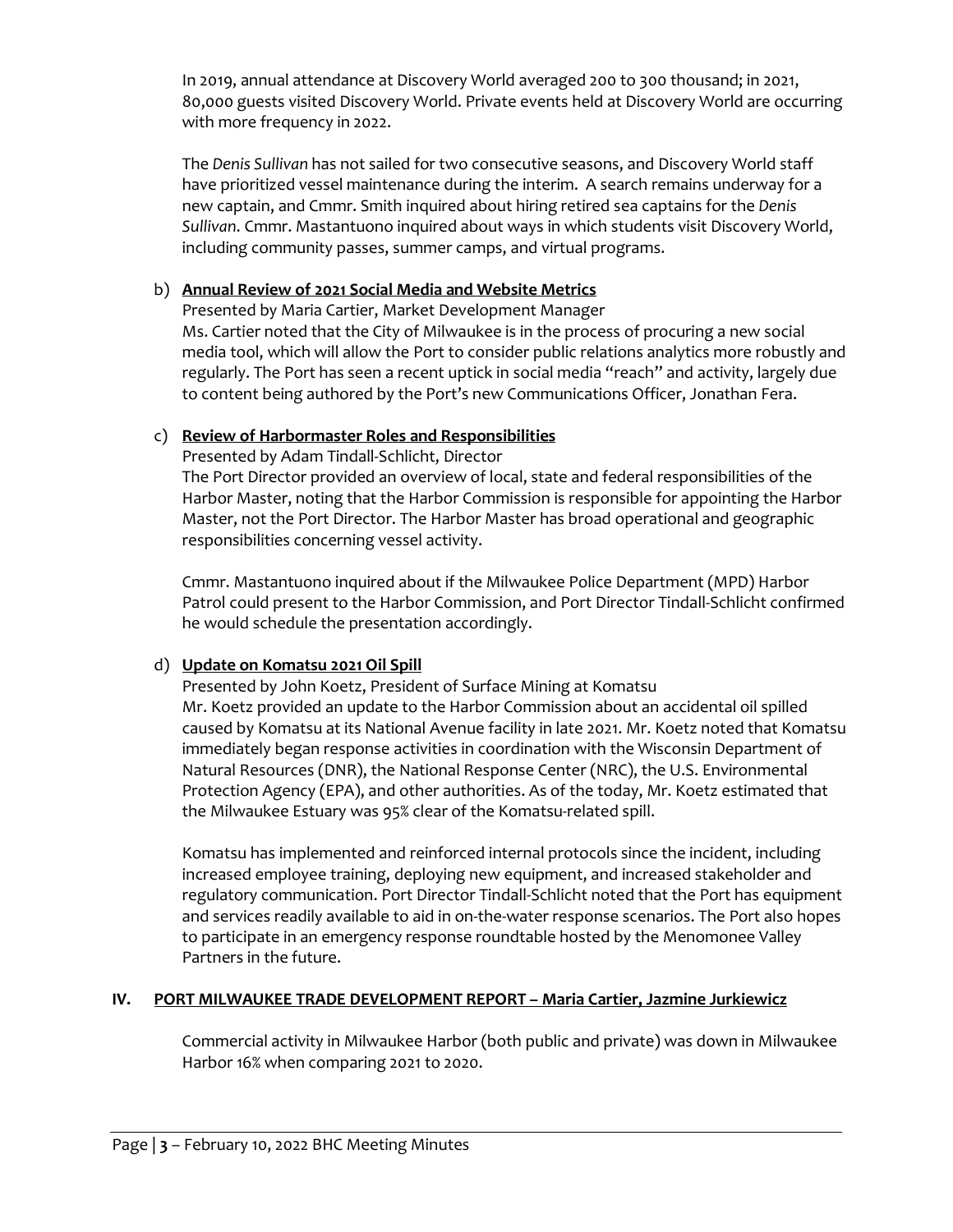Recent public relations activities have included the public announcement about the StewardSHIP Initiative, cruise activity and other commercial highlights. Much attention has occurred related to the \$3.5 million grant award to Port Milwaukee by Wisconsin Governor Evers for development of the South Shore Cruise Dock.

The Port's ongoing work supporting Foreign Trade Zone (FTZ) 41 was also highlighted.

## **V. PORT MILWAUKEE OPERATIONS REPORT – Eric Polzin**

An update on vessel activity in February 2022 was provided.

The Port recently underwent a security audit by the U.S. Coast Guard on January 20, 2022. 3 deficiencies were noted, and security plan amendments were promptly submitted by Port staff.

## **VI. PORT MILWAUKEE FINANCIAL REPORT – Jackie Q. Carter**

The close out of Fiscal Year 2021 continues; the Port is currently anticipating a \$250,000 to \$500,000 return to the City of Milwaukee General Fund.

Cmmr. Krawczyk inquired about ongoing efforts to address outstanding accounts receivable, noting that Port staff attempts to address delinquent accounts has improved in recent years. Ms. Carter committed to a process of continual improvement in how the Port communicates with tenants and customers regarding outstanding receivables.

## **VII. PORT MILWAUKEE ENGINEERING REPORT – Brian Kasprzyk**

Water levels on Lake Michigan are hovering near average levels after historic highs in recent years. An overview about the Port's envisioned enhancement to the South Shore Cruise Dock was presented. A status update on the Agricultural Maritime Export Facility, to be operated by the DeLong Company after construction, as well as the proposed Dredged Material Management Facility (DMMF) were also presented.

### **VIII. PORT MILWAUKEE DIRECTOR'S REPORT – Adam Tindall-Schlicht**

The Port Director presented on several topics, including his ongoing coordination with the Trowbridge School for Great Lakes Studies, the Port of Chicago, the UWM School of Freshwater Sciences, the City's Department of Public Works, Green Marine, the Port of Antwerp, the Port of Alaska, the Office of U.S. Senator Tammy Baldwin, the Wisconsin Economic Development Corporation, the Wisconsin Department of Transportation, the Wisconsin Department of Tourism, the Office of Wisconsin Governor Tony Evers, the Wisconsin Department of Agriculture, and other organizations.

The Port Director previewed in-process work, including efforts to repair the South Shore Breakwater, as owned by Milwaukee County; new signage at the Pier Wisconsin Cruise Dock; a new binational agreement between Port Milwaukee and the Port of Saguenay, Quebec; and implementation of U.S. Department of Homeland Security audit findings.

The Port Director joined the Harbor Commission in congratulating Alderman Cavalier Johnson for his swearing in as Acting Mayor of Milwaukee on December 23, 2021.